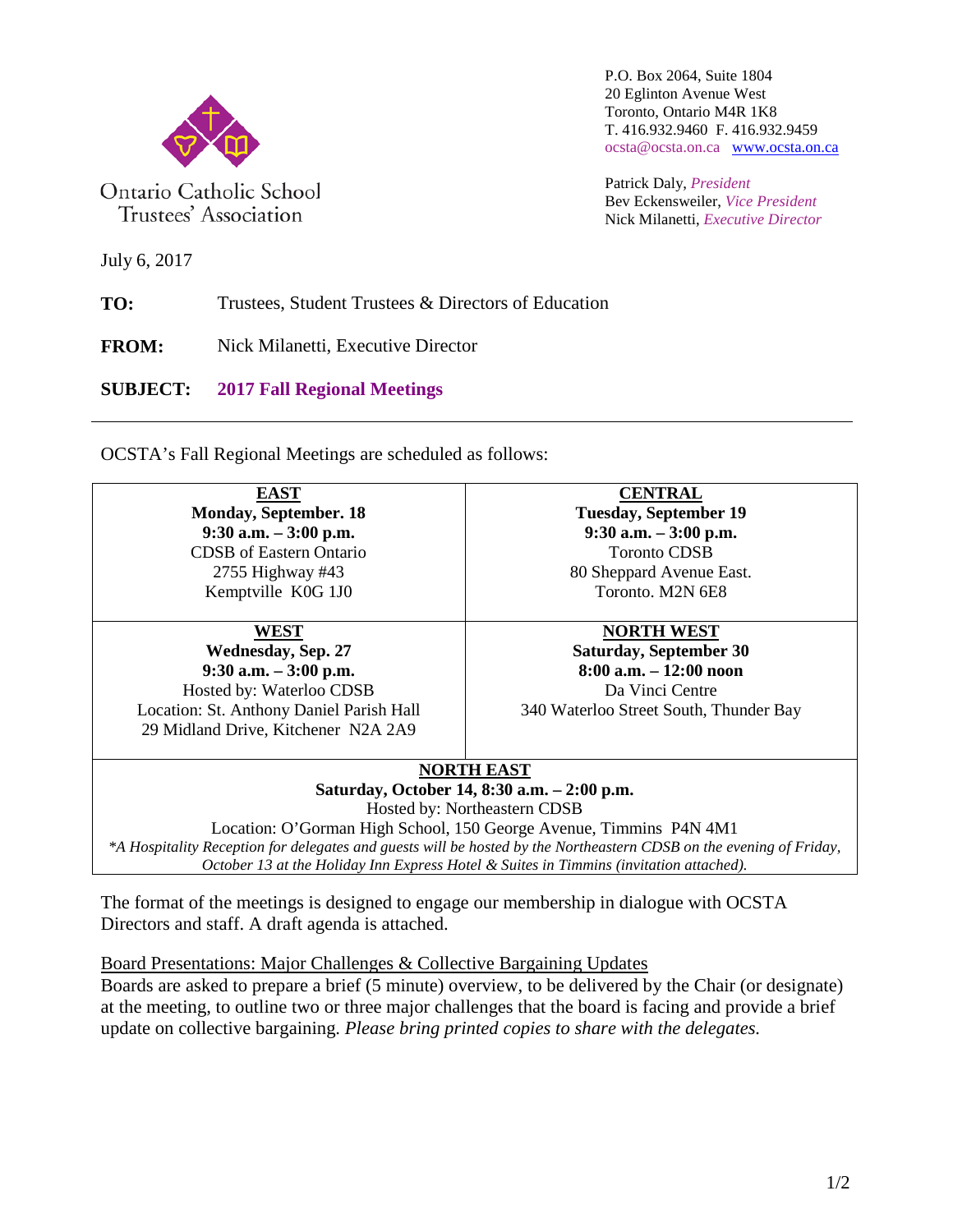## **REGISTRATION**

Meetings are open to trustees, student trustees and senior board personnel (both academic and finance). The registration fee is \$124.30 and \$84.75 for student trustees (includes HST). [Click Here to Register](http://www.ocsta.on.ca/formidable-forms/2017-ocsta-regional-meetings/)

Deadline for refunds due to cancellation is 2 weeks prior to each meeting.

## **ACCOMMODATION**

If your delegates require overnight accommodation, please make your bookings directly with the hotel as soon as possible.

### **East – September 18**

[Kemptville Suites](http://www.kemptvillesuites.ca/) (613)215-0707 – appx. 5 minutes to venue [Holiday Inn & Suites, Kanata –](http://www.hisottawa.ca/)  $(613)271-3057$  – appx. 35 minutes to venue [Fairfield Inn & Suites, Kanata](http://www.marriott.com/hotels/travel/yowfi-fairfield-inn-and-suites-ottawa-kanata/?scid=bb1a189a-fec3-4d19-a255-54ba596febe2) – (613) 599-7767 – appx. 35 minutes to venue [Holiday Inn Express & Suites, Brockville](https://www.ihg.com/holidayinnexpress/hotels/us/en/brockville/xbrok/hoteldetail?cm_mmc=GoogleMaps-_-EX-_-CAN-_-XBROK) – (613)342-1883 – appx. 40 minutes to venue

## **Central – September 19**

[Novotel Toronto North York](http://www.novotel.com/gb/hotel-0910-novotel-toronto-north-york/index.shtml) –(416)733-2929 – appx. 10 minutes to venue <u>[Radisson Hotel Toronto East](https://www.radisson.com/toronto-hotel-on-m2j4r1/ontoreas)</u> –  $(416)493-7000$  – appx. 20 minutes to venue

## **West – September 27**

[The Walper Hotel](http://www.walper.com/) –  $(519)745-4321$  – appx. 10 minutes to venue [Crowne Plaza Kitchener-Waterloo](https://www.crowneplaza.com/hotels/us/en/kitchener/ykfcp/hoteldetail?qAdlt=1&qBrs=6c.hi.ex.rs.ic.cp.in.sb.cw.cv.ul.vn.ki.sp.nd.ct&qChld=0&qFRA=1&qGRM=0&qIta=99504440&qPSt=0&qRRSrt=rt&qRef=df&qRms=1&qRpn=1&qRpp=20&qSHp=1&qSmP=3&qSrt=sBR&qWch=0&srb_u=1&icdv=99504440&sicreative=77515583903983&siclientid=2974&sitrackingid=927387285&dp=true&glat=SEAR) – (519)744-4141 – appx. 10 minutes to venue

## **North East – October 14**

[Holiday Inn Express Hotel & Suites,](https://www.ihg.com/holidayinnexpress/hotels/us/en/timmins/ytsca/hoteldetail) Timmins –  $(705)531-4000$  – appx. 10-15 minutes to venue A block of rooms has been set aside for the night of October 13. Group Code: NCS Rates: \$119 (Standard-2 Queens) + HST Deadline for group rate is **September 21.**

### **North West – September 30**

Registration and accommodation details for this meeting will be included with information package for Thunder Bay Diocesan Catholic School Trustees Conference.

We would like to thank the trustees and staff of the Catholic District School Boards that will host our 2017 Regional Meetings: *Eastern Ontario Toronto Waterloo Northeastern Thunder Bay*

*& Thunder Bay Diocesan Catholic School Trustees' Association*

*Attachments: Draft Agenda, Regions Chart*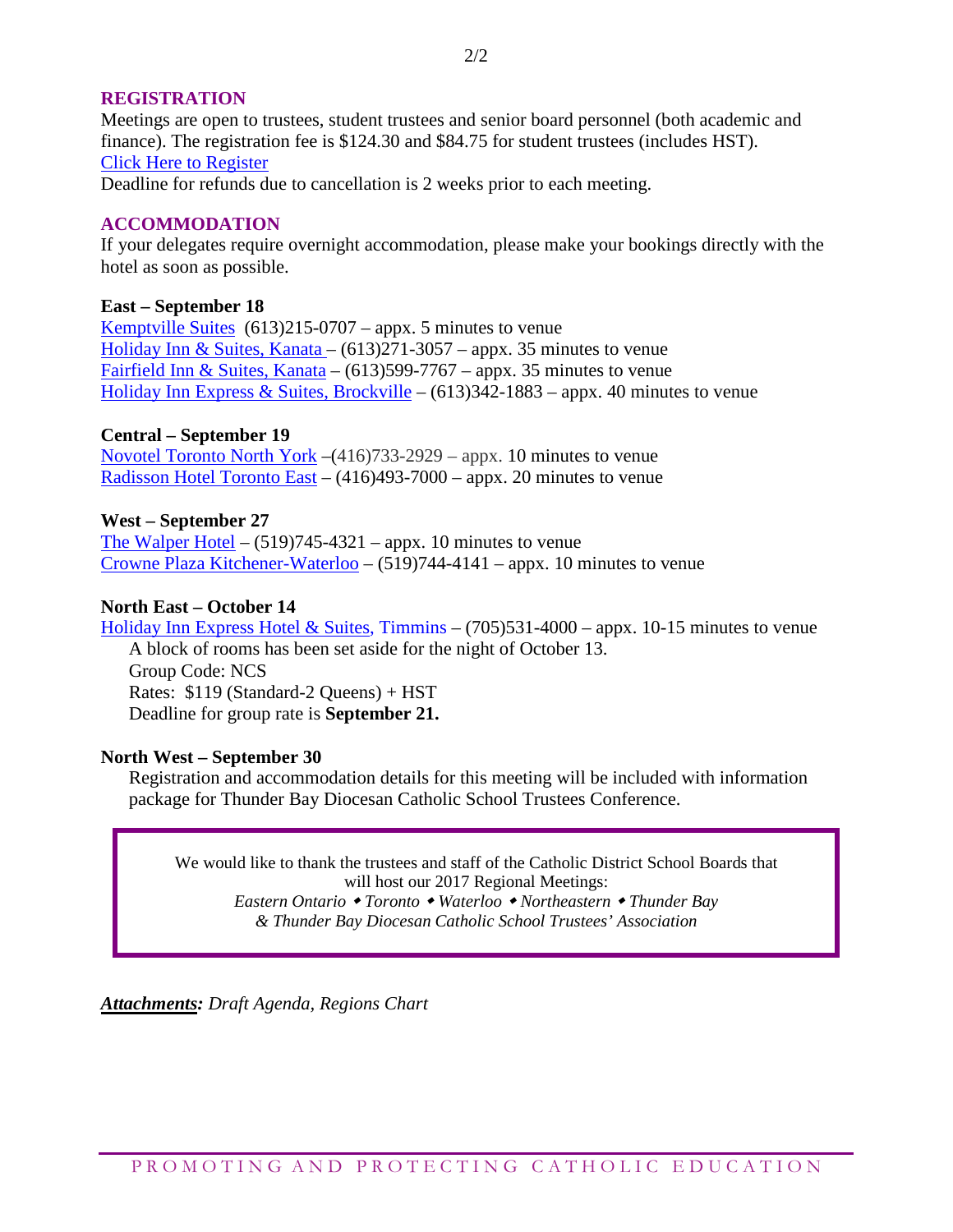

# **2017 FALL REGIONAL MEETING - CENTRAL**

**Tuesday, September 19, 2017**

## **DRAFT AGENDA**

9:30 REGISTRATION *(continental breakfast)*

WELCOME – *OCSTA President, Patrick Daly & Chair of Host Board* GATHERING PRAYER

### PRESIDENT'S REPORT AND Q& A – *Patrick Daly*

An overview of the current issues in education being addressed by OCSTA.

### STEWARDS OF THE PROMISE

 A look at the various roles and facets of the Catholic School Trustee *Steve Andrews, Director of Legislative & Political Affairs Brian O'Sullivan, Director of Catholic Education*

### **LUNCH, INFORMAL DISCUSSION & NETWORKING**

#### BOARD PRESENTATIONS

- Major Challenges Facing School Boards
	- *2 or 3 of the main challenges that your board is facing*
- Collective Bargaining Update

*Boards are asked to prepare a 5-minute overview on the above topics to be delivered at the meeting by the Chair or designate.* **Please bring copies to share with the participants.**

### **BREAK**

SHARING OF FACILITIES *(Nick Milanetti)*

Facilitated Discussion

2:55 CLOSING REMARKS & ADJOURNMENT – *Patrick Daly*